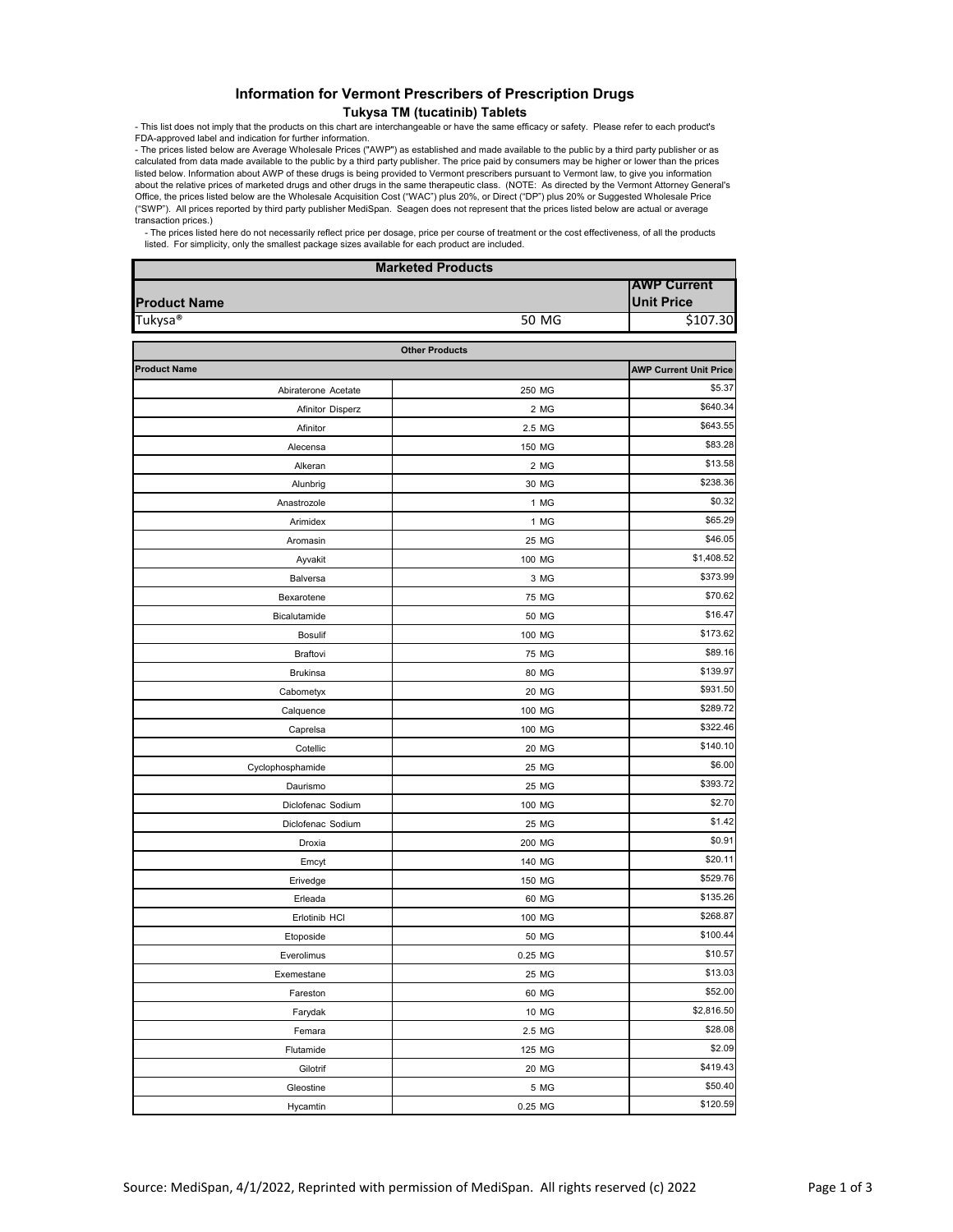| <b>Product Name</b>          |                | <b>AWP Current Unit Price</b> |
|------------------------------|----------------|-------------------------------|
| Hydrea                       | 500 MG         | \$1.64                        |
| Hydroxyurea                  | 500 MG         | \$1.02                        |
| Iclusig                      | 10 MG          | \$752.36                      |
| <b>IDHIFA</b>                | 50 MG          | \$1,180.68                    |
| Imatinib Mesylate            | 100 MG         | \$1.22                        |
| Imbruvica                    | 70 MG          | \$640.98                      |
| Inlyta                       | 1 MG           | \$118.51                      |
| Inrebic                      | 100 MG         | \$229.33                      |
| Iressa                       | 250 MG         | \$311.56                      |
| Jakafi                       | 5 MG           | \$311.54                      |
| Kisqali                      | 200 MG         | \$346.57                      |
| Kisqali                      | 2.5 MG         | \$148.53                      |
| Lenvima                      | 4 MG           | \$836.88                      |
| Letrozole                    | 2.5 MG         | \$2.01                        |
| Lonsurf                      | 15-6.14 MG     | \$225.61                      |
| Lorbrena                     | 25 MG          | \$249.00                      |
| Lysodren                     | 500 MG         | \$5.76                        |
| Matulane                     | 50 MG          | \$143.63                      |
| Megestrol Acetate            | 20 MG          | \$0.66                        |
| Mekinist                     | 0.5 MG         | \$156.24                      |
| Mektovi                      | 15 MG          | \$87.48                       |
| Melphalan                    | 2 MG           | \$12.21                       |
| Mercaptopurine               | 50 MG          | \$4.09                        |
| Methotrexate                 | 2.5 MG         | \$3.56                        |
| Methotrexate Sodium          | 2.5 MG         | \$3.56                        |
| Myleran                      | 2 MG           | \$28.11                       |
| Nerlynx                      | 40 MG          | \$128.50                      |
| NexAVAR                      | 200 MG         | \$221.93                      |
| Nilandron                    | 150 MG         | \$124.00                      |
| Ninlaro                      | 2.3 MG         | \$4,357.60                    |
| Nubeqa                       | 300 MG         | \$122.53                      |
| Odomzo                       | 200 MG         | \$498.48                      |
| Piqray                       | 200 MG         | \$802.37                      |
| Pomalyst                     | 1 MG           | \$1,138.14                    |
| Revlimid                     | 2.5 MG         | \$999.87                      |
| Rozlytrek                    | 100 MG         | \$242.39                      |
| Rubraca                      | 250 MG         | \$173.70                      |
| Rydapt                       | 25 MG          | \$213.90                      |
| Siklos                       | 100 MG         | \$6.30                        |
| Sprycel                      | 20 MG          | \$175.81<br>\$280.94          |
| Stivarga                     | 40 MG          | \$255.85                      |
| Sutent                       | 12.5 MG        | \$30.33                       |
| Tabloid                      | 40 MG          | \$95.01                       |
| Tafinlar                     | 50 MG          | \$216.42                      |
| Talzenna                     | 0.25 MG        | \$1.89                        |
| Tamoxifen Citrate<br>Tarceva | 10 MG<br>25 MG | \$108.82                      |
| Targretin                    | 75 MG          | \$298.50                      |
| Tazverik                     | 200 MG         | \$88.73                       |
| Temodar                      | 20 MG          | \$109.34                      |
| Temozolomide                 | 100 MG         | \$252.29                      |
| Toremifene Citrate           | 60 MG          | \$45.83                       |
| Tretinoin                    | 10 MG          | \$29.88                       |
| Trexall                      | 5 MG           | \$21.14                       |
|                              |                |                               |